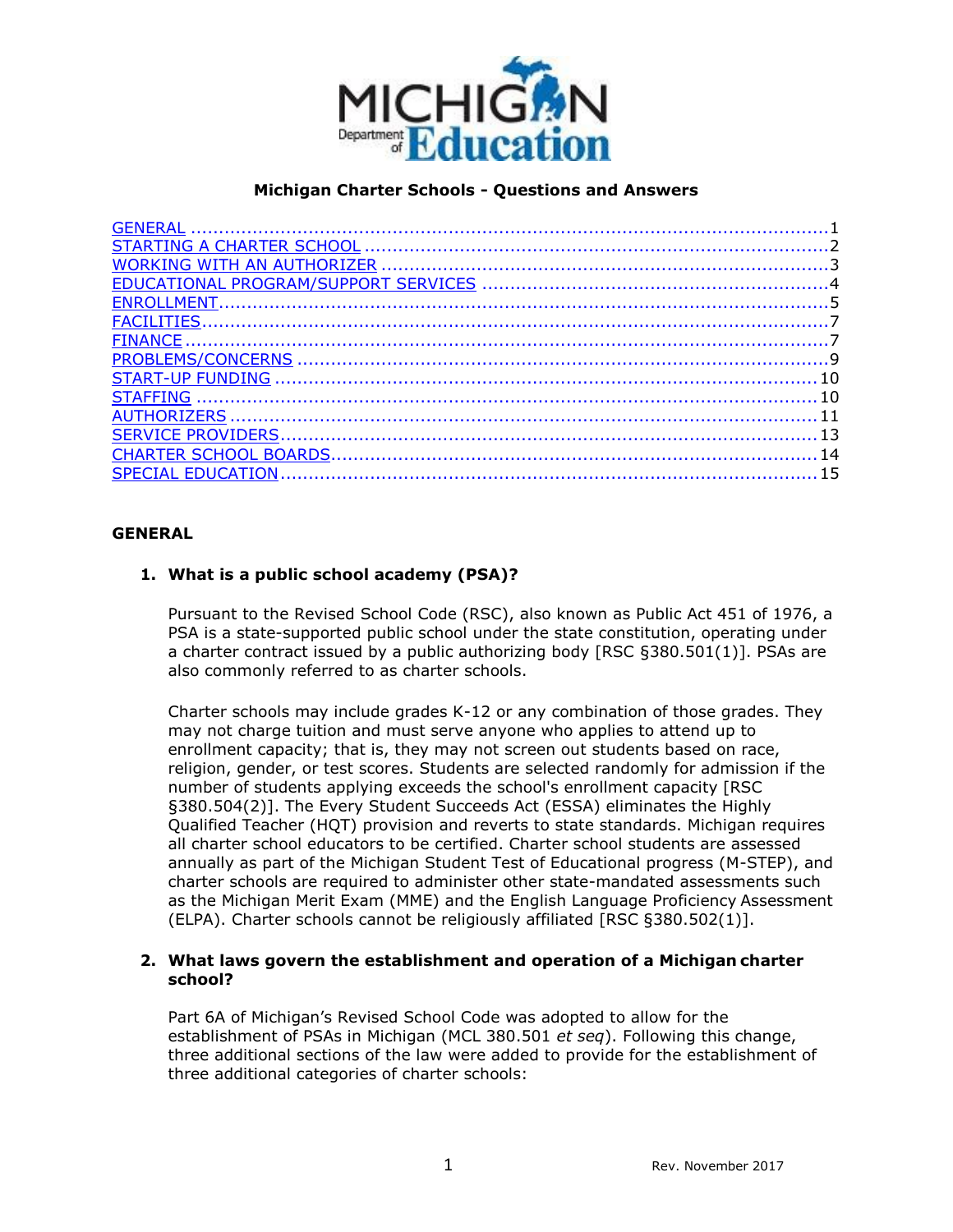- Urban High School Academies (UHSAs) chartered under MCL 380.521 380.529, commonly referenced as Part 6C of the Revised School Code. These schools can only be authorized by state public universities.
- Schools of Excellence (SOEs) chartered under MCL 380.551 -380.561, commonly referred to as Part 6E of the Revised School Code. Schools of Excellence are established as either (1) a replication of a high performing school (2) a cyber school or (3) a conversion of a 6A PSA based on criteria that define superior academic performance.
- Strict Discipline Academies (SDAs) chartered under the Revised School Code (MCL 380.1311b – 380.1311l). SDAs are established to serve suspended, expelled or incarcerated young people.

In December 2011, the state legislature passed Public Act 277, which contained numerous amendments to sections 6A, 6C, and 6E. Collectively, PSAs, UHSAs, SOEs, and SDAs are called charter schools throughout the remainder of this document. While UHSAs and SDAs are defined as charter schools under certain sections of Michigan law, these entities have some unique statutory features. Individuals and organizations interested in developing schools in any of these three categories should review the documents available at [www.michigan.gov/charters,](http://www.michigan.gov/charters) and then contact the MDE Public School Academies Unit at (517) 373-4631 with specific questions.

## **3. Who may apply for a charter?**

 Any parent, teacher, group or entity may apply for a charter. Please refer to question six (6) for more details.

#### **4. How are charter schools funded?**

All charter schools are funded through the State School Aid Act [1979 PA 94, as amended, Article 1  $$388.1606(6)(1)]$ . A charter school receives funding through the per-pupil base foundation. By law, this amount may not exceed the per-pupil base foundation received by the local school district where the charter school is geographically located [1979 PA 94, as amended, Article 2 §388.1620(6)].

#### **5. Does a charter school qualify for state and federal grant funds in the same manner as a local school district?**

 Yes, a charter school may access state and federal grants in the same manner as local school districts [RSC §380.504a(f)]. Various factors apply to the eligibility of charter schools and school districts to apply for grants.

## **STARTING A CHARTER SCHOOL**

## **6. What steps are needed to start a charter school?**

 authorized to issue charter contracts pursuant to Michigan law. In Michigan, an A charter school must be chartered by the governing board of a public body that is "authorizing body" means any of the following, pursuant to RSC §380.501(1):

- State Public University
- Community College
- K-12 Local Education Agency (Traditional School District)
- Intermediate School District (ISD)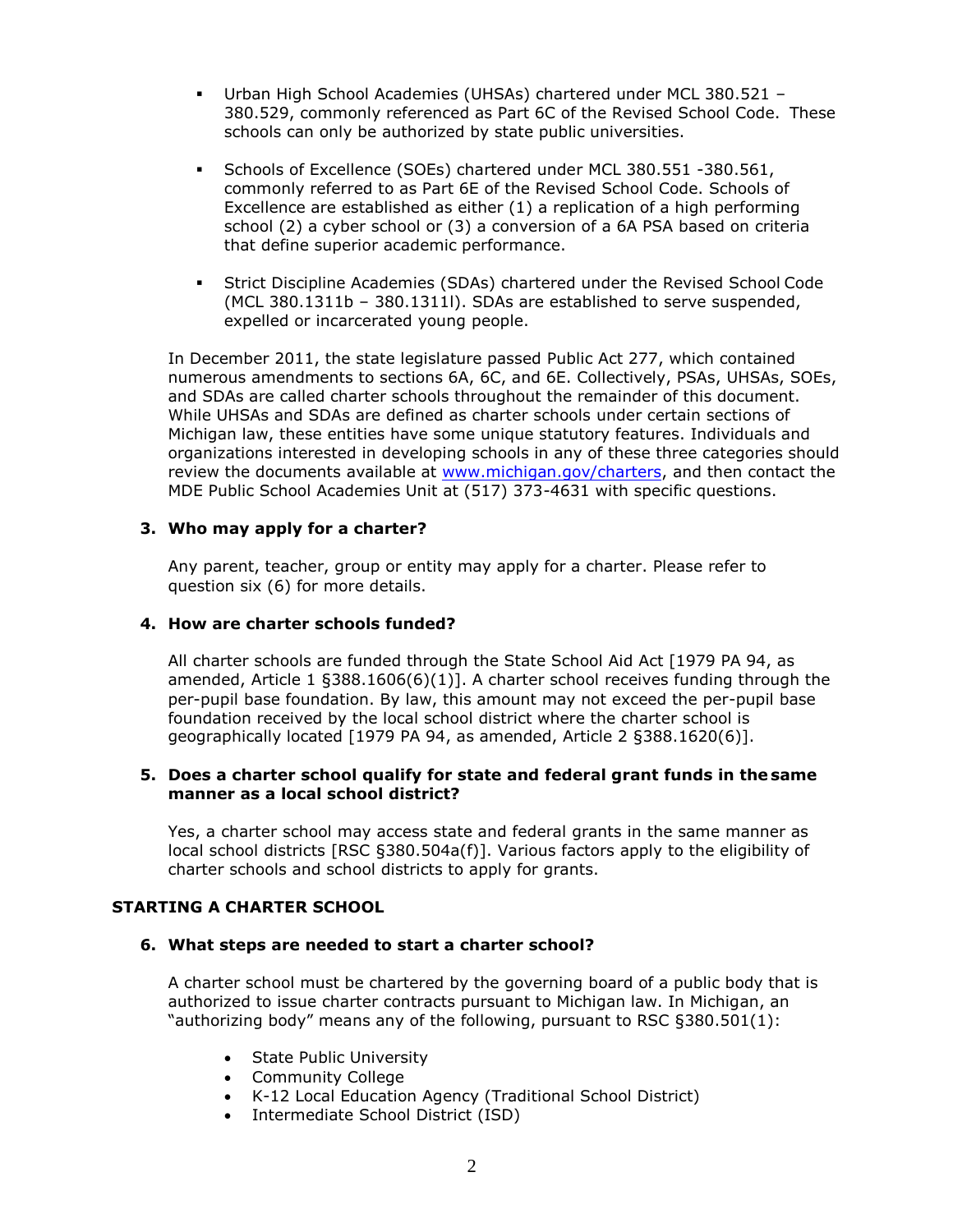• Two or more of these public agencies exercising power, privilege, or authority jointly pursuant to an interlocal agreement

 charters. The list of authorizers of current authorizers is located at the MDE PSA unit However, not all potential authorizers take advantage of the opportunity to issue website [\(www.michigan.gov/charters\)](http://www.michigan.gov/charters) under the Directories and Lists link.

The fact that not all eligible entities choose to authorize does not preclude charter school developers from requesting consideration from any potential authorizer. At one time there was a cap imposed on the number of charter schools that state public universities could authorize. This cap expired as of December 31, 2014. The only remaining caps on the establishment of charter schools apply to cyber schools and their authorizers. See companion FAQ document for Schools of Excellence that are Cyber Schools found at [www.michigan.gov/charters.](http://www.michigan.gov/charters)

 the MDE PSA website before embarking on the charter school development journey. Interested developers should review and become familiar with all the materials on [\(www.michigan.gov/charters\)](http://www.michigan.gov/charters)) 

## **7. May private schools become charter schools?**

Private schools may become charter schools only if they cease operating as a private entity, obtain a charter from a qualified authorizer, and re-open as a public school that meets all the requirements of state law (Additional information on this can be found in the 2011 Federal Charter School Program Nonregulatory Guidance located as a link under Information for Developers at the MDE PSA website).

#### **8. May a charter school be religiously affiliated?**

 removed or covered [RSC §380.502(1)]. No. A charter school must maintain the separation of church and state. If a charter school is utilizing a building that has religious symbols present, they **must** be

#### **WORKING WITH AN AUTHORIZER**

#### **9. Which authorizers are accepting charter applications?**

 analysis of where the proposed charter school will be located. There are multiple To determine which authorizers are accepting charter applications, begin with an eligible authorizers to work with each development team. The local school district, intermediate school district, and community college can issue charter school contracts within their geographic boundaries.

The University authorizers along with Bay Mills Community College can issue charters anywhere within the State of Michigan.

#### **10. How does a developer apply for a charter?**

Each Michigan authorizer has its process, forms, and requirements. However, the Michigan Council of Charter School Authorizers (MCCSA) has developed a common Phase I charter application that can help developers plan for the types of questions they will be asked. The form is available at any current authorizer's web site. For a list of current authorizers see [www.michigan.gov/charters a](http://www.michigan.gov/charters)nd follow the Directories and Lists link. As chartering opportunities become available, each authorizer will identify the specific process to be used.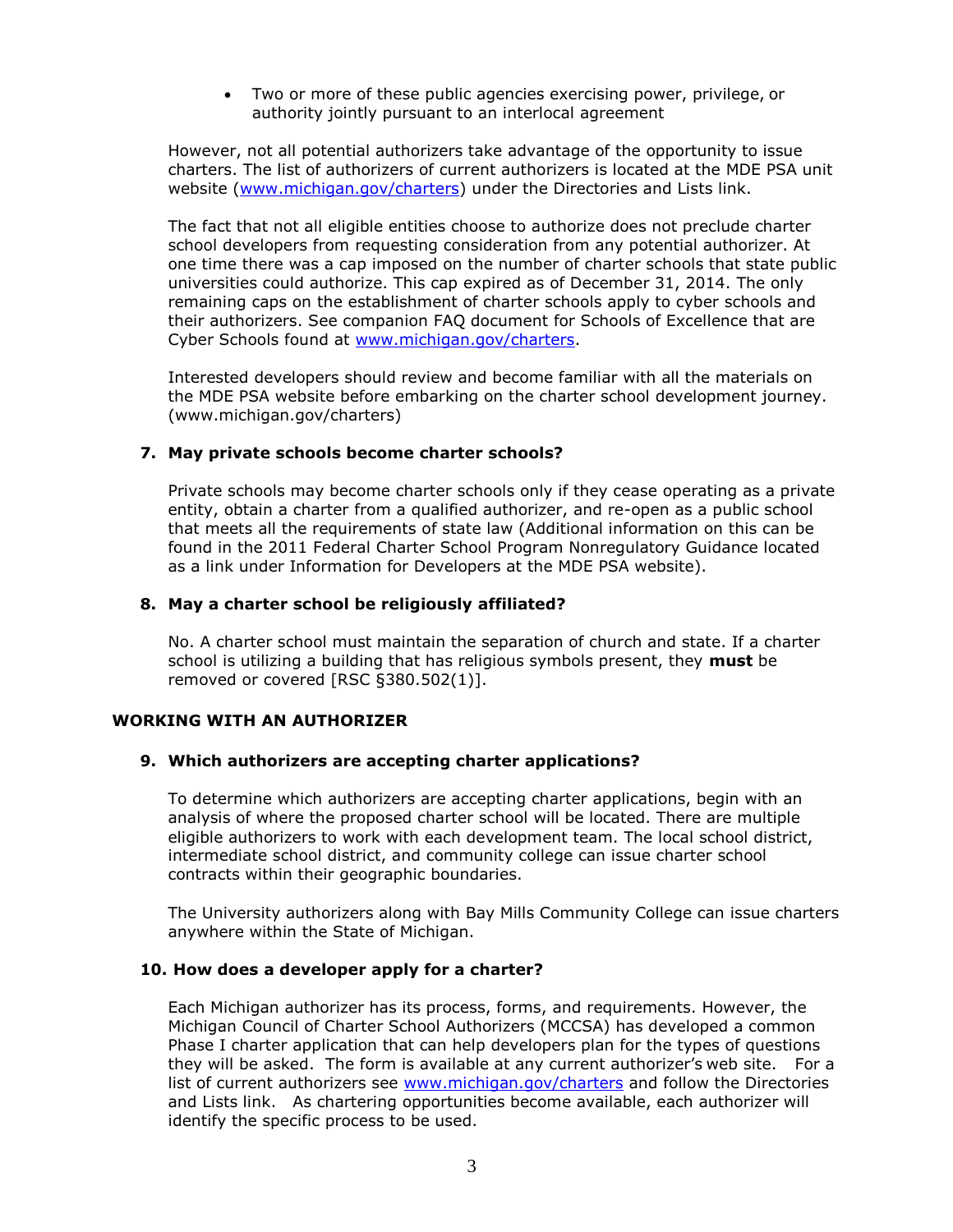## **11.What should be contained in a contract issued to organize and administer a charter school?**

Please refer to the contract checklist available at the MDE PSA website under Charter School Authorizers and Vendors section and/or review RSC §380.503(6). You can also view copies of existing charter school contracts on most authorizers' websites.

## **EDUCATIONAL PROGRAM/SUPPORT SERVICES**

## **12. Are charter schools required to adopt core content standards?**

Local education agencies and public school academies are required to adopt a model core curriculum per Section 380.1278 of the Revised School Code. The curriculum should follow the core content standards adopted by the State of Michigan. Various sections of the Revised School Code require that the written curriculum be part of the charter contract itself. [Part 6a: 502(3)(e)(ii), Part 6c: 522(4)(e)(ii), Part 6e: 552(7)(e)(ii), 1311b et seq: 1311d(3)(e)(ii); 1311e(5)(d)]

#### **13. May a charter school offer a single-gender program?**

 program for pupils of the other gender or both genders. Also, participation in the 380.1146]. In short, a single gender program may be offered if the two other A charter school may offer a single gender class or program in which enrollment is limited to pupils of a single gender if the charter school permits enrollment of students of both genders. The charter school must also make available to pupils a substantially equal coeducational class or program and a substantially equal class or single-gender school, class, or program must be voluntary [RSC §380.475 and programs (single gender for the opposite gender, and coeducational) are also available, and of equal scope and quality.

Charter schools that opt to pursue a single-gender program are advised to work very closely with legal counsel to determine that all aspects of the program are handled appropriately.

## **14. May charter schools be granted waivers for rules and regulations?**

 typically go to the program office. If recommended for approval, it will go to the Waivers may be requested for sections of law or rule where the State Superintendent of Public Instruction has the legal authority to grant such a waiver. Two examples of such authority are the seat time requirement and after Labor Day start requirement. Also, some MDE offices have the waiver programs for administrative fees related to their areas of specialty (For example, Food and Nutrition Services). Requests State Superintendent of Public Instruction for approval. For more information, see [http://www.techplan.org/seat-time-waivers/ A](http://www.techplan.org/seat-time-waivers/)ND [http://www.michigan.gov/mde/0,4615,7-140-66254---,00.html](http://www.michigan.gov/mde/0%2C4615%2C7-140-66254---%2C00.html) (MDE's Food and Nutrition Office).

#### **15. Who provides transportation to a charter school?**

In general, a charter school is considered a local school district and is responsible for following the same legislative guidelines for transporting students as a local traditional school district, except that charter schools are not considered districts under RSC 380.1321, as they have no resident students. Therefore, a charter school may charge for transportation, contract with a  $3<sup>rd</sup>$  party vendor who charges for this service or opts out of providing transportation. For further information on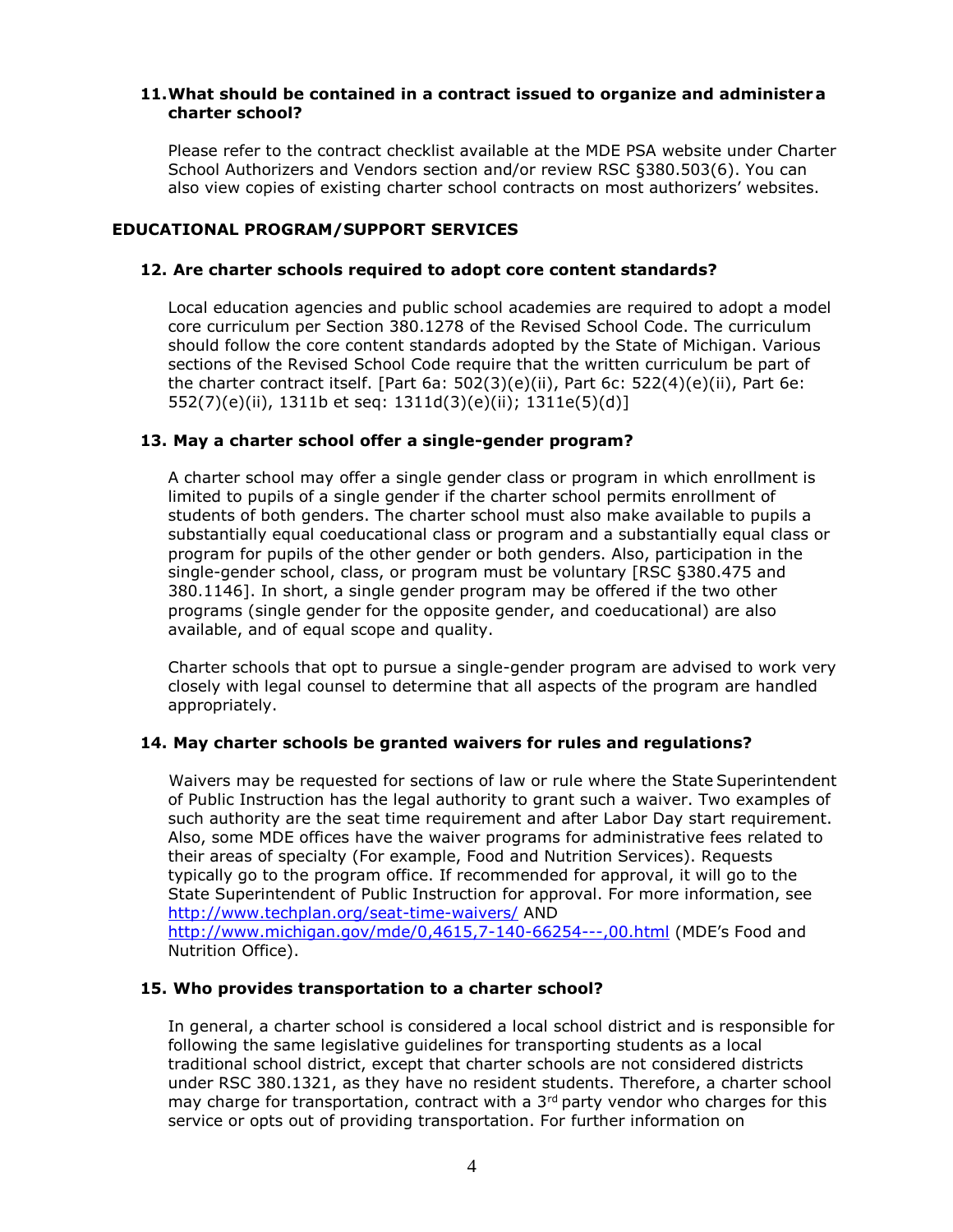transportation issues, call (517) 373-6388 to contact the Office of Grants Coordination and School Support.

## **16. Does a charter school have to use certified teachers?**

 Certification requirements for charter school teachers are identical to those of local school district teachers. Special exceptions are made for a charter school that is authorized by a state public university or community college that may wish to use their staff or adjunct professors to teach charter school students (refer to RSC §380.505).

## **17.Are charter schools required to report immunization regarding their students? If so, how?**

 Charter schools are required to report immunizations. If the charter school is new, then it **must** report on **all s**tudents. If the charter school has been open for more than a year, it must report only on the **newly enrolled pupils**. For more information on this topic, please contact the Office of Grants Coordination & School Support at (517) 373-1122.

## **18. Do charter schools have to offer instruction in health and sex education?**

Charter schools are bound by the same statutory curricular requirements as any traditional school district. Those regulations are found in various sections of the Revised School Code and School State Aid Act.

## **ENROLLMENT**

## **19. May a charter school be selective in its admissions policy?**

 test scores, etc. It may predetermine the ages, grades, and a number of students it Except as prescribed in law, a charter school may **not** be selective in its enrollment process. It may not screen out students based on disability, race, religion, gender, will serve. A random selection process must be used if the number of applicants exceeds the school's enrollment capacity.

#### **20. If a student is enrolled in a charter school during a school year, does the student have to be part of the random selection if the charter school exceeds its enrollment number the following school year?**

 school employees and board members may be offered enrollment priority. No, a student is automatically granted enrollment privileges for succeeding school years. Siblings of admitted students are granted enrollment priority, and children of

#### **21. If a student voluntarily leaves a charter school, must the student's resident school district enroll the student?**

Yes, except expulsion due to possession of weapons, committing arson, or criminal sexual conduct in a school building or on school grounds, as outlined in the Revised School Code, MCL 380.1311. Expulsions should be handled on an individual basis.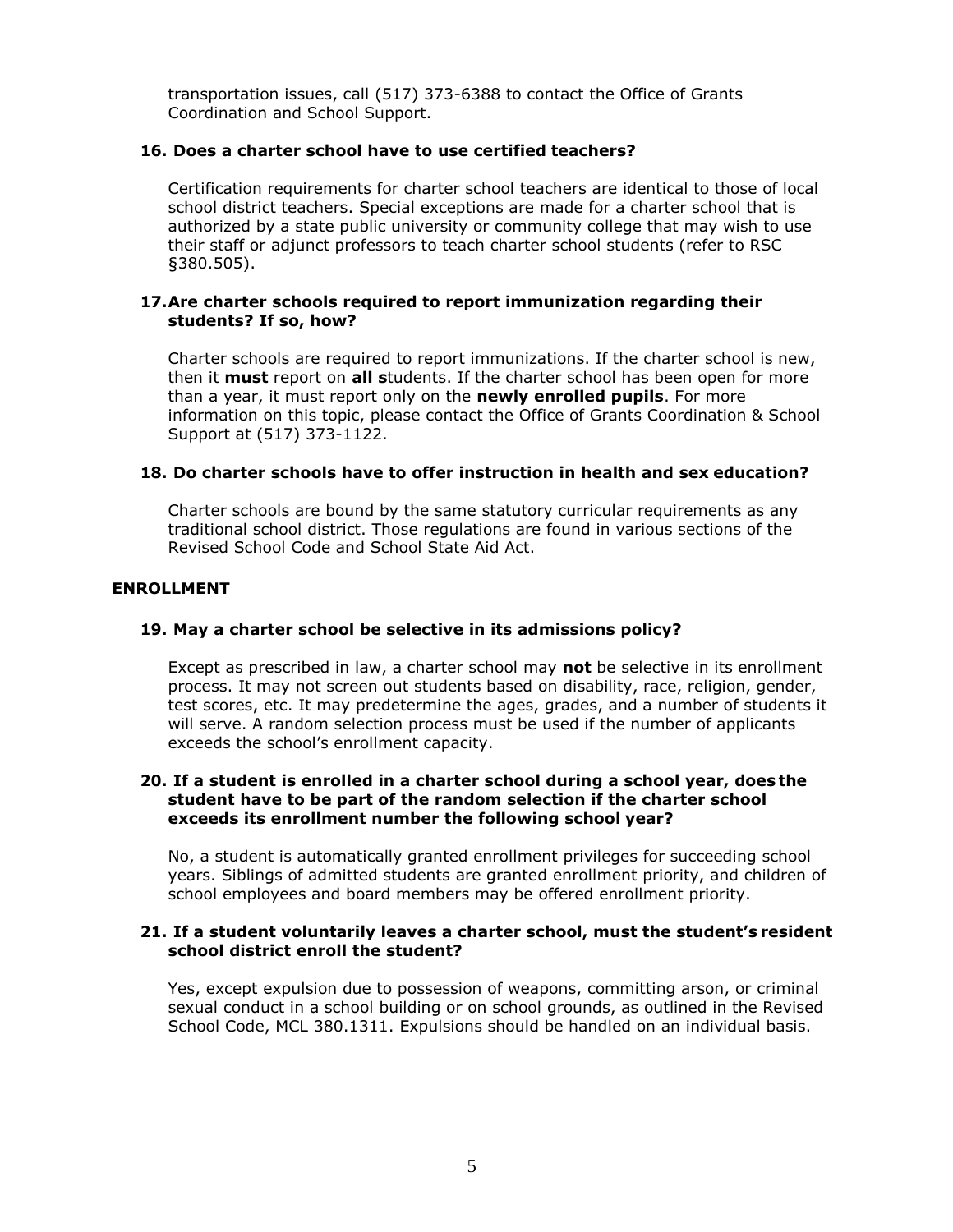## **22. If a student voluntarily leaves a local school district, must a charter school enroll the student?**

Yes, with a couple of notable exceptions. A charter school may deny enrollment if the charter reached its enrollment capacity for that student's age or grade, or the school's total enrollment cap as established by the charter contract

## **23. Does a charter school have to enroll a student that has been expelled from another district?**

A PSA or UHSA does **not** have to accept the expelled student. The school may choose to enroll a student who was expelled from their resident district only if the student was not expelled under the mandatory expulsions sections described below. In the case of SDAs, the acceptance of expelled or adjudicated students is central to the school's purpose.

 It is important to note that Michigan law does provide for permanent expulsion under certain circumstances. Unless the school district operates or participates in an or a "strict discipline academy," the student is expelled from all Michigan public schools. The student cannot be enrolled unless reinstated pursuant to the provisions alternative education program appropriate for a student expelled pursuant to RSC §380.1311(2) and at the school district's discretion admits the student to that program discussed below [RSC §380.1311(2)].

 A program operated for expelled students must ensure that a student is physically separated at all times during the school day from the general pupil population. A student who has been suspended or expelled from his or her resident district for any reason may attend a nonresident alternative education program without the resident education program or a "strict discipline academy," the school district may provide or arrange for the intermediate school district to provide to the student appropriate district's approval [MCL 388.1606(6)(h)]. If the student is not placed in an alternative instructional services at home. Homebound services are designed to help students who are unable to attend school to keep up with their studies [MCL 388.1709].

 It is the responsibility of the parent or legal guardian to locate a suitable alternative education program and to enroll their child in a program during the expulsion. For further information regarding alternative education programs available in your area, contact your local or intermediate school district or the Office of Safe Schools at (517) 373-1024.

#### **24.When a student transfers from one school to another, how are his/her records handled?**

Michigan law requires that within 14 days after enrolling a transfer student, the school shall request the student's record, including any Individualized Educational Plan (IEP) for a special education pupil, in writing from the previous school (RSC §380.1135). The previous school has up to 30 days to comply. All Michigan schools have been advised that they should have procedures in place to facilitate these transfers.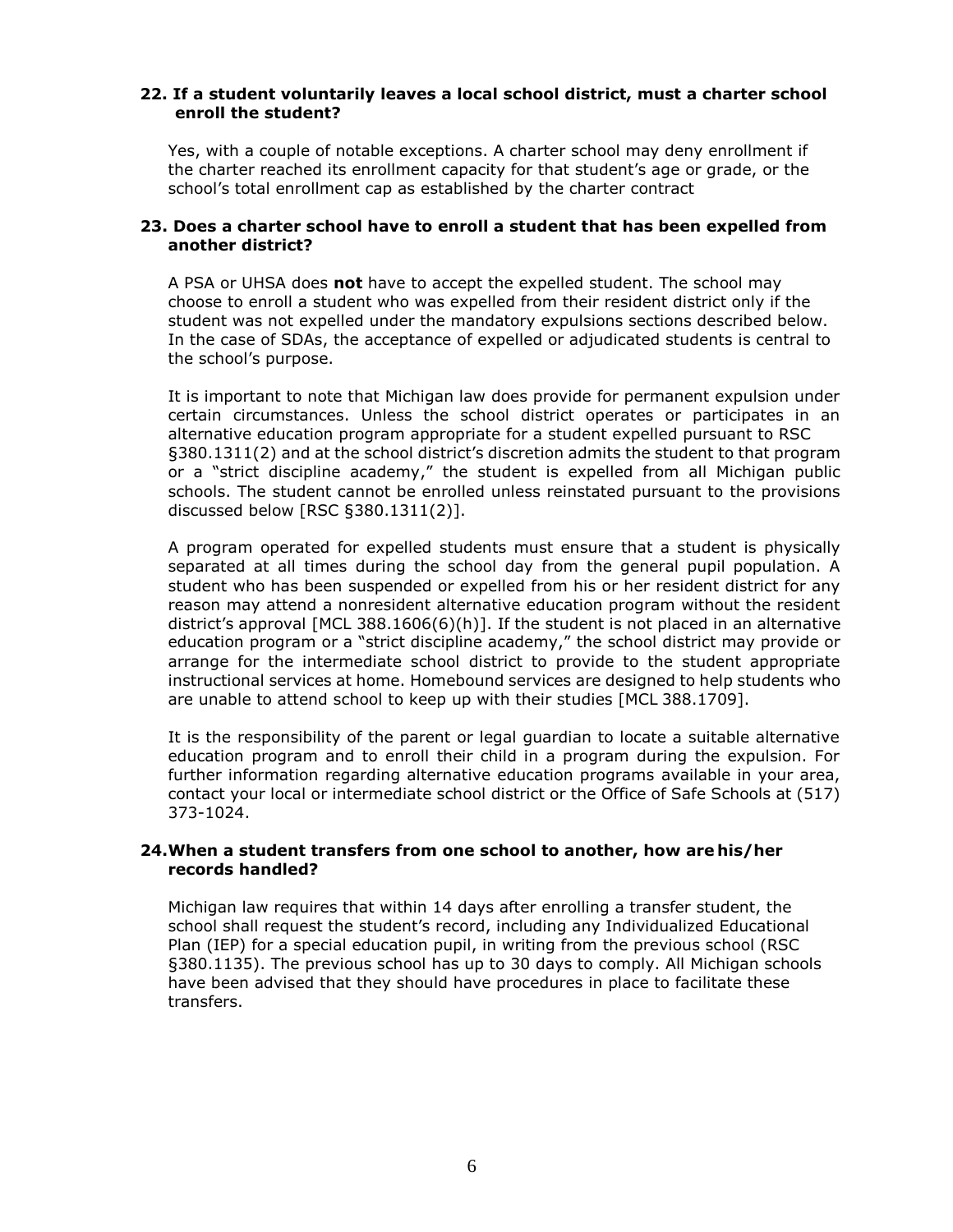## **FACILITIES**

#### **25. What requirements are in place for charter school facilities?**

Michigan law requires that any school operating in the state have a valid Certificate of Occupancy and make available to the public all health and safety reports regarding school facilities. Failure to obtain necessary inspections and obtain this certificate results in a potential withholding of State Aid.

Information about the requirements and procedures for obtaining a Certificate of Occupancy is maintained at the Bureau of Licensing and Regulatory Affairs (LARA). Please feel free to call (517) 241-9302 with specific questions.

## **26.Are resources available to support charter schools with their facilities costs?**

Property occupied by a public school academy and used exclusively for educational purposes is exempt from some real and personal property taxes.

The Michigan Public Educational Facilities Authority is dedicated to providing opportunities for low-cost financing and technical assistance for qualified public educational facilities and public school academies through its bonding and loan programs. Please feel free to call (517) 335-0994 to learn more.

#### **FINANCE**

#### **27. Can a charter school charge tuition?**

 schools are, by statute, free and open to all Michigan residents. Unlike traditional school districts, a charter school may **not** charge tuition. Charter

#### **28.Must all state and federal education dollars be sent directly to the authorizing body of the charter school?**

No. The law requires only that payments under the State School Aid Act be sent directly to the authorizing bodies. A charter school may receive federal grant funds directly from the Michigan Department of Education by following the same procedures that traditional school districts are required to follow.

## **29.Is a charter school considered a constituent district in intermediate school districts for purposes of area vocational/career and technical education millage, and do charter school students have access to the programs and services provided with those funds?**

Yes, just as with any other traditional school district located in the intermediate school district. Services funded through vocational/career and technical education millage dollars must be allocated to a charter school on the same proportional basis used for other constituent districts.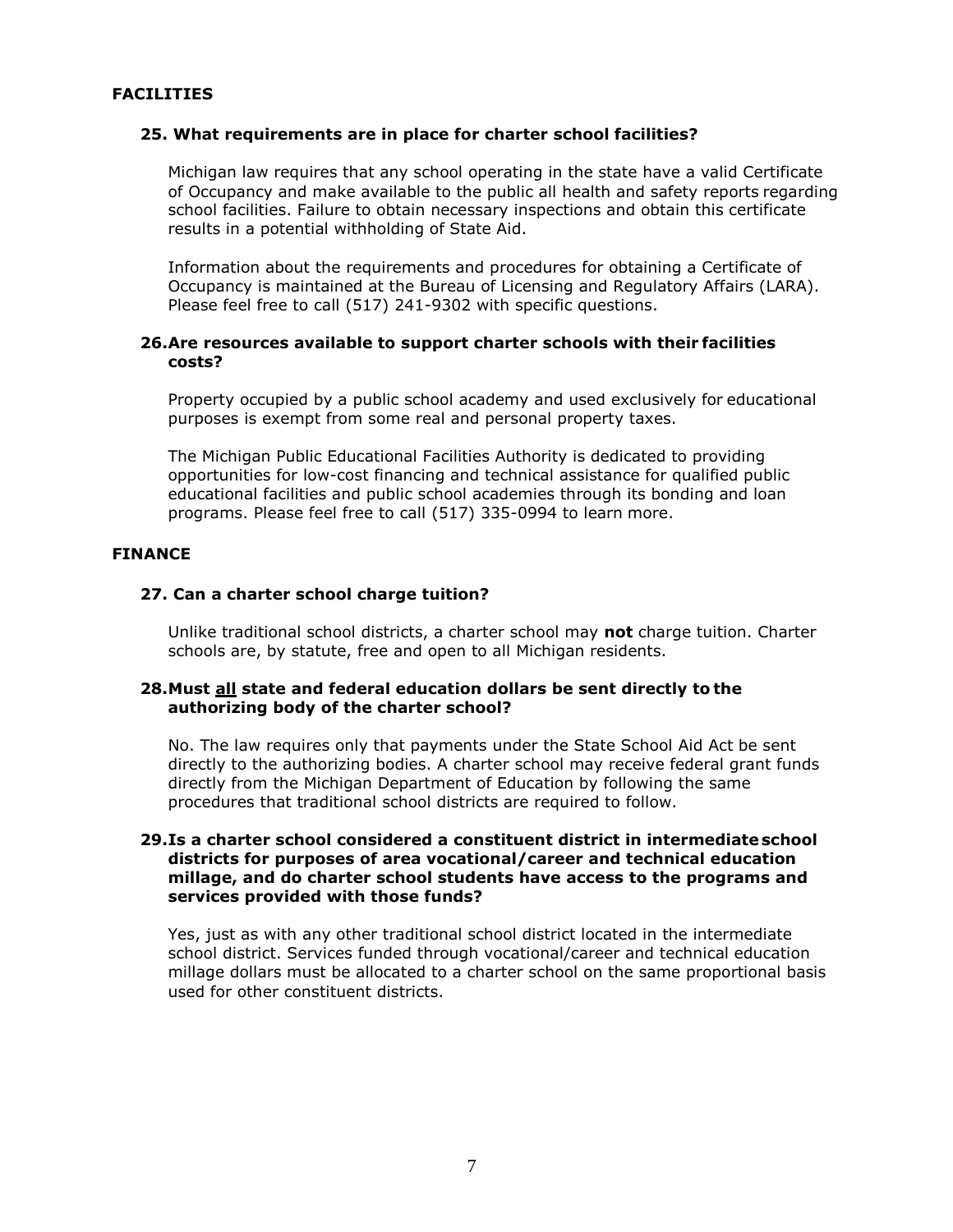## **30.Is a charter school eligible for categorical vocational/career and technical education state aid payments?**

 Yes. The program must meet necessary guidelines and be approved by the Office of Career and Technical Education. Please feel free to call (517) 373-3373 with specific questions.

## **31.Where can a charter school get more information about vocational/career and technical education program approval?**

Contact the Office of Career and Technical Education by reviewing their website, or call (517) 373-3373 with specific questions.

## **32.What are the common responsibilities of charter schools to the Michigan Department of Education (MDE) as they relate to financial reporting?**

- a. Charter schools are required to follow a common fiscal year. That year begins July 1 and ends June 30 of the following calendar year (RSC §380.1133).
- b. Charter schools are required to follow accepted accounting principles for governmental entities. The [Michigan School Accounting Manual a](http://www.michigan.gov/mde/0%2C4615%2C7-140-6530_6605-21321--%2C00.html)ddresses many of these principles and should be used as a reference. Specific questions related to school accounting issues may be directed to the Office of State Aid and School Finance at (517) 335-0524.
- c. Charter schools are required to follow a uniform chart of accounts. The chart of accounts is found in the [Michigan School Accounting Manual.](http://www.michigan.gov/mde/0%2C4615%2C7-140-6530_6605-21321--%2C00.html) RSC §380.1281(c) of the Revised School Code requires the Michigan Department of Education to:

"Prescribe appropriate uniform pupil and finance accounting records for use in school districts, public school academies, and intermediate school districts and promulgate rules for their adoption."

- d. Charter schools are to submit an annual comprehensive financial report into the Financial Information Database (FID) maintained by the Center for Educational Performance and Information (CEPI) using the chart of accounts prescribed in the Michigan School Accounting Manual. The report is submitted electronically and is filed with MDE by November 15 of each year. The penalty for noncompliance is the **withholding** of state school aid payments. See Sections 388.1618(3) and (5) of the State School Aid Act.
- e. Charter schools are required to have an independent audit of their financial accounting records conducted at least annually by a certified public accountant. The audit reports are filed with MDE no later than November 15 of each year. Guidance for the audit is given in the Michigan School Auditing Manual. The penalty for noncompliance is the withholding of state school aid payments. See Sections 388.1618(2) and (5) of the State School Aid Act.
- f. All charter school financial audits are subject to Government Auditing Standards (GAS). The book describing the standards is available online by visiting [www.gao.gov.](http://www.gao.gov/)
- g. Charter school boards shall adopt a budget before the commencement of the fiscal year, using the minimum levels of appropriation described in Section IV of the Michigan School Accounting Manual.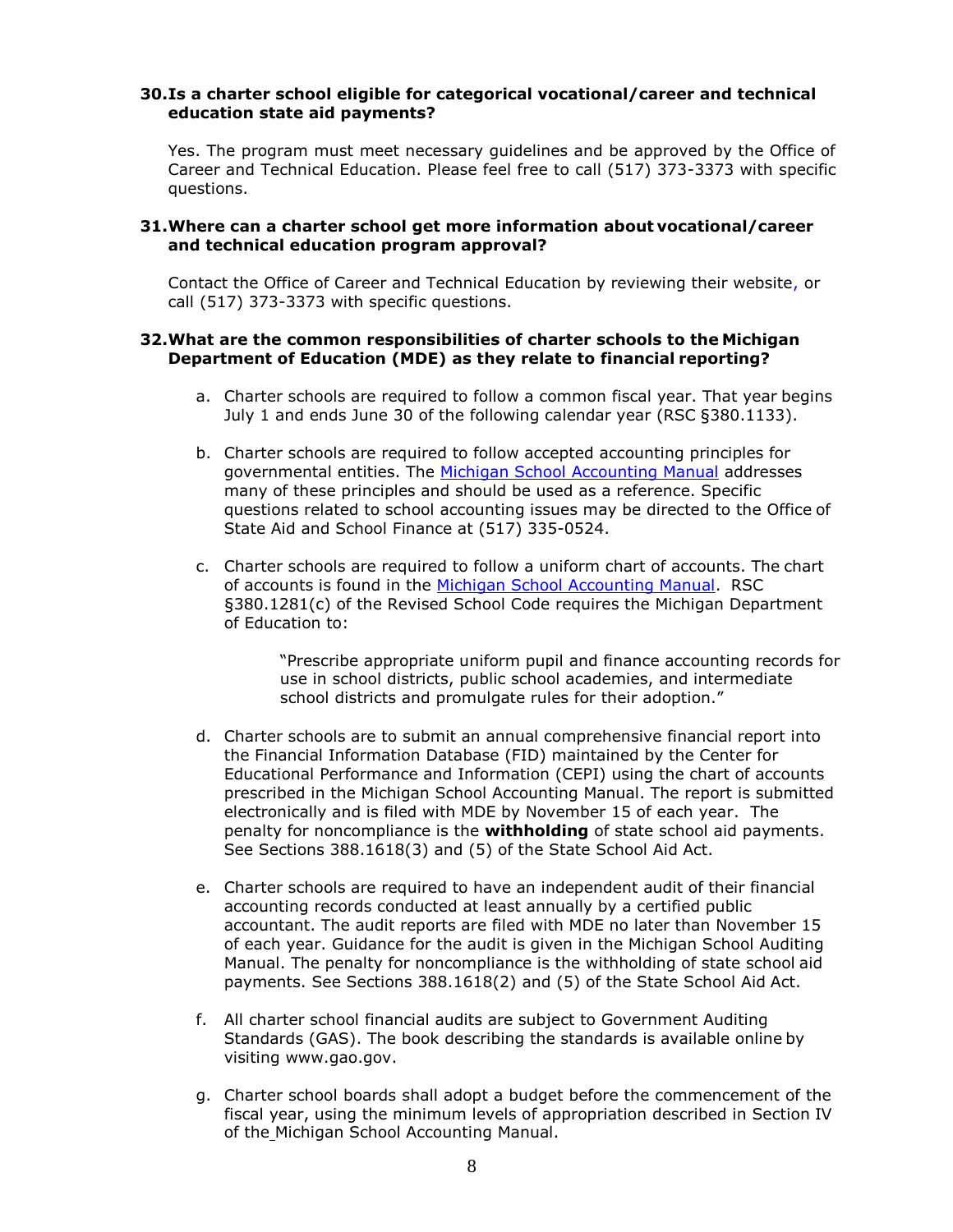- h. Charter schools are not to adopt or operate under a "deficit budget" (State School Aid Act, MCL 388.1702. MDE closely monitors entities that violate this statute). In the event a charter school falls into a deficit, they are required to file a deficit elimination plan and post it with the transparency items under "the mitten." Deficit elimination plans are approved by and monitored by the office within MDE. It is important to note that fiscal viability is one of the criteria for reauthorization, and their authorizer may close schools that run a deficit.
- i. Charter schools should always seek competent legal counsel before entering into any binding legal or borrowing agreement.
- j. Charter schools must provide the same transparency information on their website that all public schools provide [MCL 388.1618(2) and RSC 380.503(6)(1)].

## **PROBLEMS/CONCERNS**

## **33.What is the chain of accountability to be used if a problem is identified at the academy?**

 the principal, and then the board of directors of the academy. It is important to give The school should have in place a student handbook that may address the issue. If not, the protocol for raising issues and concerns are, to begin with, the teacher, then the school and its leadership an opportunity to correct the problem first. If the problem or concern continues after discussing it at the school level, the next step is to contact the school's authorizer.

#### **34.What question should a parent ask a charter school representative before choosing to send a child to that school?**

All charter schools are different, even if they use the same curriculum. Visit the school and ask questions about the school's educational program, leadership (governing board and administration), faculty, and policies. Most schools will provide a Parent/Student Handbook, which includes general information.

Several online resources for choosing a school are also available, such as [http://bridgemi.com/2015/02/caspio\\_highcharts/ O](http://bridgemi.com/2015/02/caspio_highcharts/)R http:/[/www.greatschools.org/michigan/](http://www.greatschools.org/michigan). You can obtain recent test score averages for any school (and compare them to each other and the state) at [www.mischooldata.org.](http://www.mischooldata.org/)

#### **35.Can a charter school charge for uniforms or badges/emblems to be worn on clothing?**

 Michigan's State Board of Education has issued the following position statement on clothing and uniforms: It is recommended that any fees be disclosed in a student handbook and that the student handbook is made available to every student and parent. Administrators are encouraged to distribute the handbooks at the beginning of each school year and that they require acknowledgment of the receipt by parents and students.

A. School districts may require fees for clothing and food which are offered during the regular school program.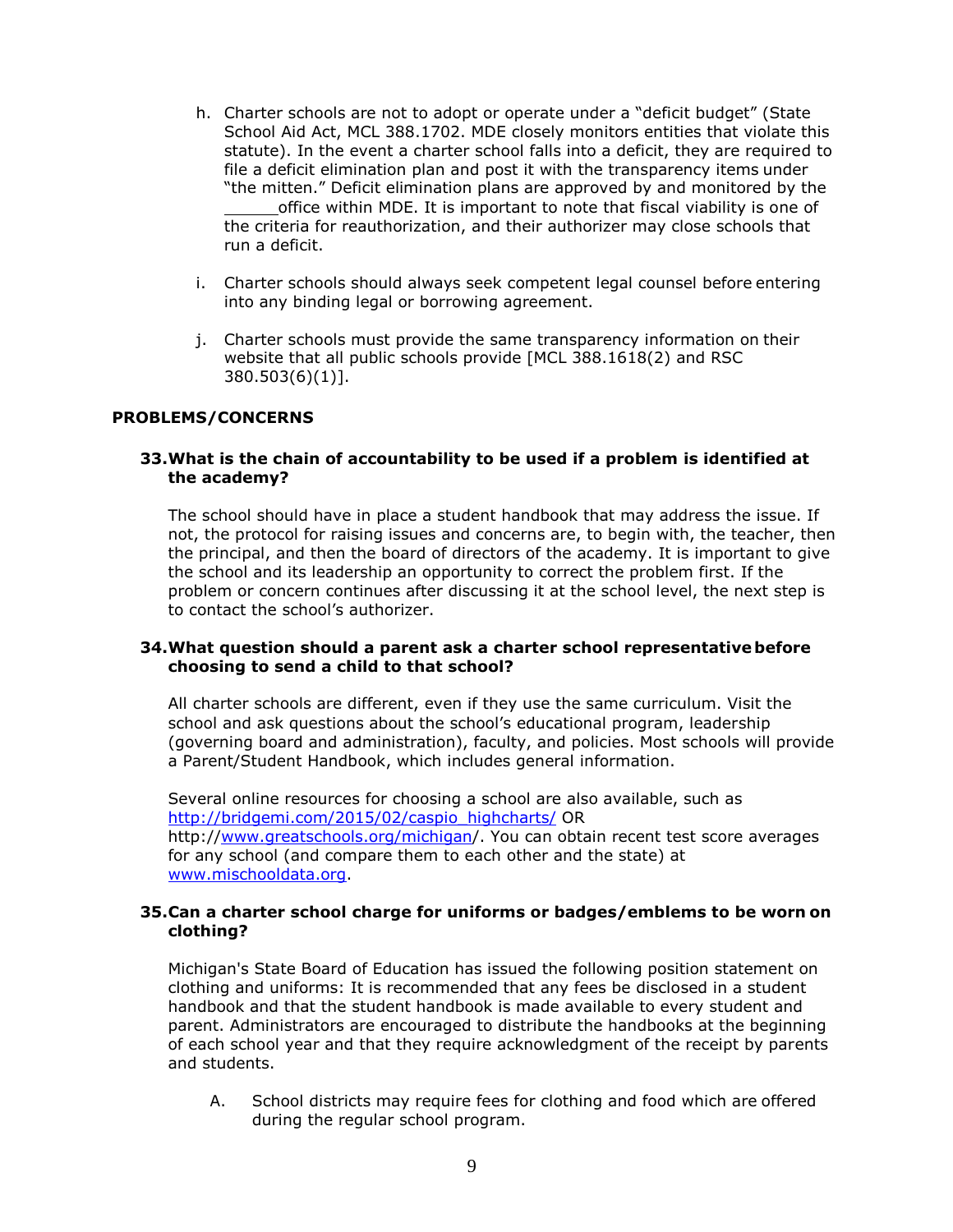- spats, leggings or special shoes to wear with a band uniform need not be B. Swimming suits, gym clothing, gym shoes, football shoes, baseball shoes, supplied by the school district. School districts may make a reasonable charge for the use of any of these items that it supplies to its students. Parents, however, may purchase or supply their own above- mentioned items that are satisfactory for use.
- C. If the school district requires a specific color, style, and the manufacturer, then the school district must supply the item free of charge.
- D. Special clothing (no robes or band uniforms) for extracurricular activities such as choir or band or orchestra need not be supplied or paid for by the school district. Example: For choir, a white blouse or shirt, dark trousers or skirt, and black shoes and stockings.

Emblems or badges to be worn on clothing are to be provided by the school free of charge if they are required.

## **36.Can a charter school charge parents who do not pick up students on time after school?**

This is a local issue to be decided by each school and formalized in a written board policy. It is recommended that school boards that choose to adopt such policies consult their attorneys, ensure adequate notice and information is provided to students and parents, perhaps through publication in the school's student handbook.

## **START-UP FUNDING**

## **37. Are there federal charter school dollars to help start an academy?**

 Typically, charter advocacy organizations such as the Michigan Association of Public There is currently no federal start-up grants available in the State of Michigan. However, private funders such as the Walton Foundation may have funds available. School Academies (MAPSA) can provide information on startup funding. <http://www.charterschools.org/>

## **STAFFING**

### **38.Are employees of an outside company who are providing instructional services to charter school students members of the Michigan Public School Employees' Retirement System (MPSERS) and local union?**

 Attorney General Opinion No. 6915 (1996) addressed two issues: whether charter employees of an outside company who are providing instructional services to charter schools are subject to section 380.1231 of the Revised School Code, requiring the board of a school district to "hire and contract with qualified teachers"; and whether school students are members of MPSERS.

Although instruction in charter schools is to be provided by certificated teachers, pursuant to this opinion, charter schools may contract with outside companies for the provision of instructional services. Teachers who are providing instructional services to students of a charter school, who are employed by an outside company rather than by the charter school, are not members of MPSERS.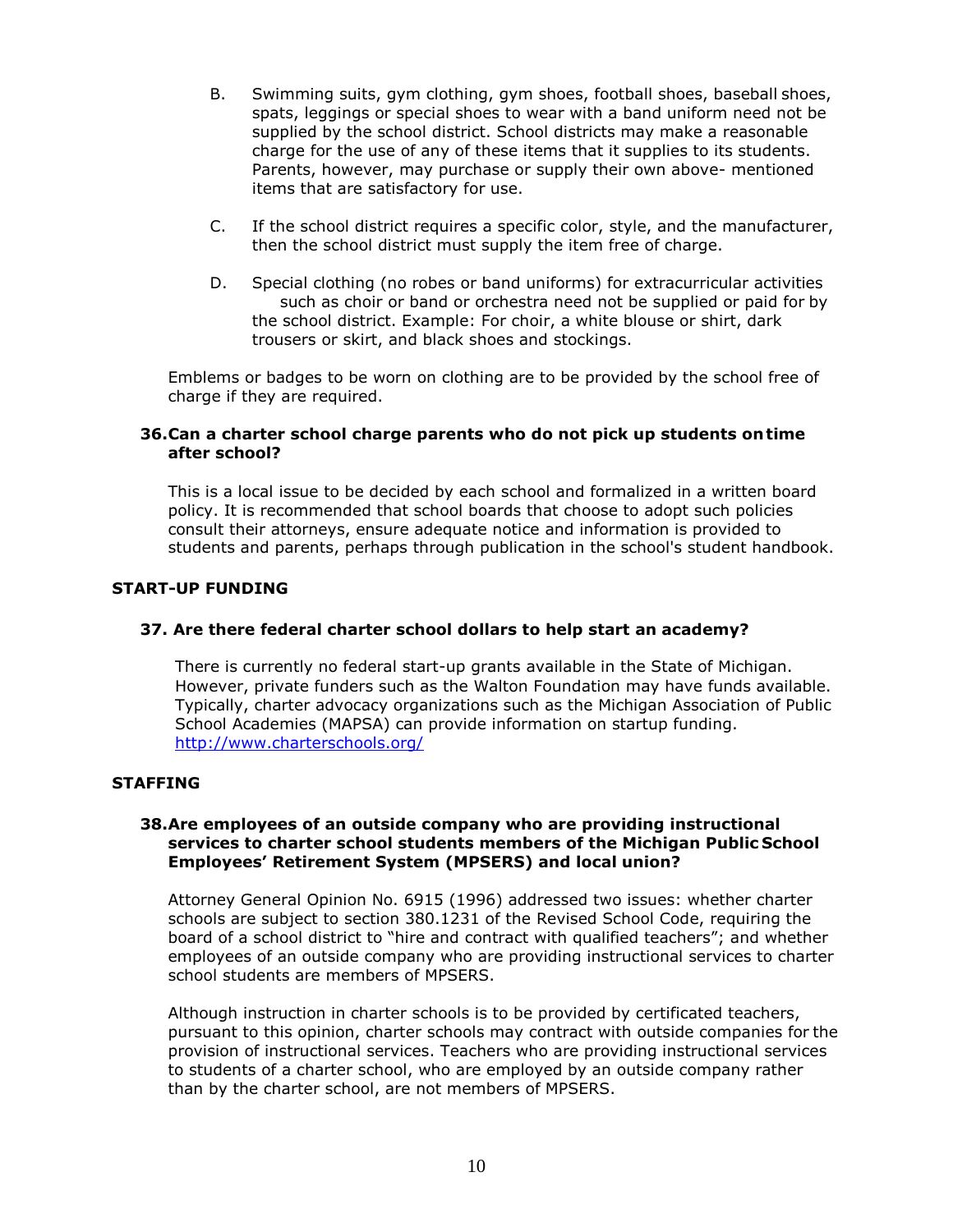In December 2011, Public Act 277removed the requirement that school districts authorizing a PSA must cover PSA staff under that district's current collective bargaining agreements.

### **39. How does employment as a teacher in a Michigan charter school affect that teacher's college Perkins loan?**

 A teacher who works in a Michigan charter school that is classified as low-income and non-profit may be eligible for Perkins Loan forgiveness according to all of the following requirements:

- a. The Perkins Loan Forgiveness is processed (money and request for forgiveness) at the college level, which is based on the input received from the Michigan Department of Treasury.
- Breakfast, and/or Special Milk Program; and where 30% or more of the b. Students who have a Perkins Loan can request their loan be forgiven if the school they work for participates in the National School Lunch, School enrolled children have been approved for free and/or reduced-price meals or free milk.
- c. If a teacher works for and receives a paycheck from an educational management organization, then the teacher's Perkins student loan is **NOT**  forgiven.
- d. If a teacher works for a charter school and receives a paycheck from the the above link states, "To receive a cancellation, the borrower must be academy, then the teacher's Perkins student loan may be forgiven. Text from *directly employed* by the school system."
- e. All college loan related questions/answers should be confirmed by the college that issued the loan.

## **AUTHORIZERS**

## **40. What are the major responsibilities of an authorizing body?**

the board of directors with the contract and all applicable law."<sup>1</sup> These oversight Pursuant to Section 380.502(4): "An authorizing body shall oversee, or shall contract with an intermediate school district, community college, or state public university to oversee, each public school academy operating under a contract issued by the authorizing body. The authorizing body is responsible for overseeing compliance by duties include:

<sup>&</sup>lt;sup>1</sup> "If the superintendent of public instruction finds that an authorizing body is not engaging in appropriate continuing oversight of 1 or more public school academies operating under a contract issued by the authorizing body, the superintendent of public instruction shall suspend the power of the authorizing body to issue new contracts to organize and operate public school academies. A contract issued by the authorizing body during the suspension is void. A contract issued by the authorizing body before the suspension is not affected by the suspension." [MCL 380.502(5)]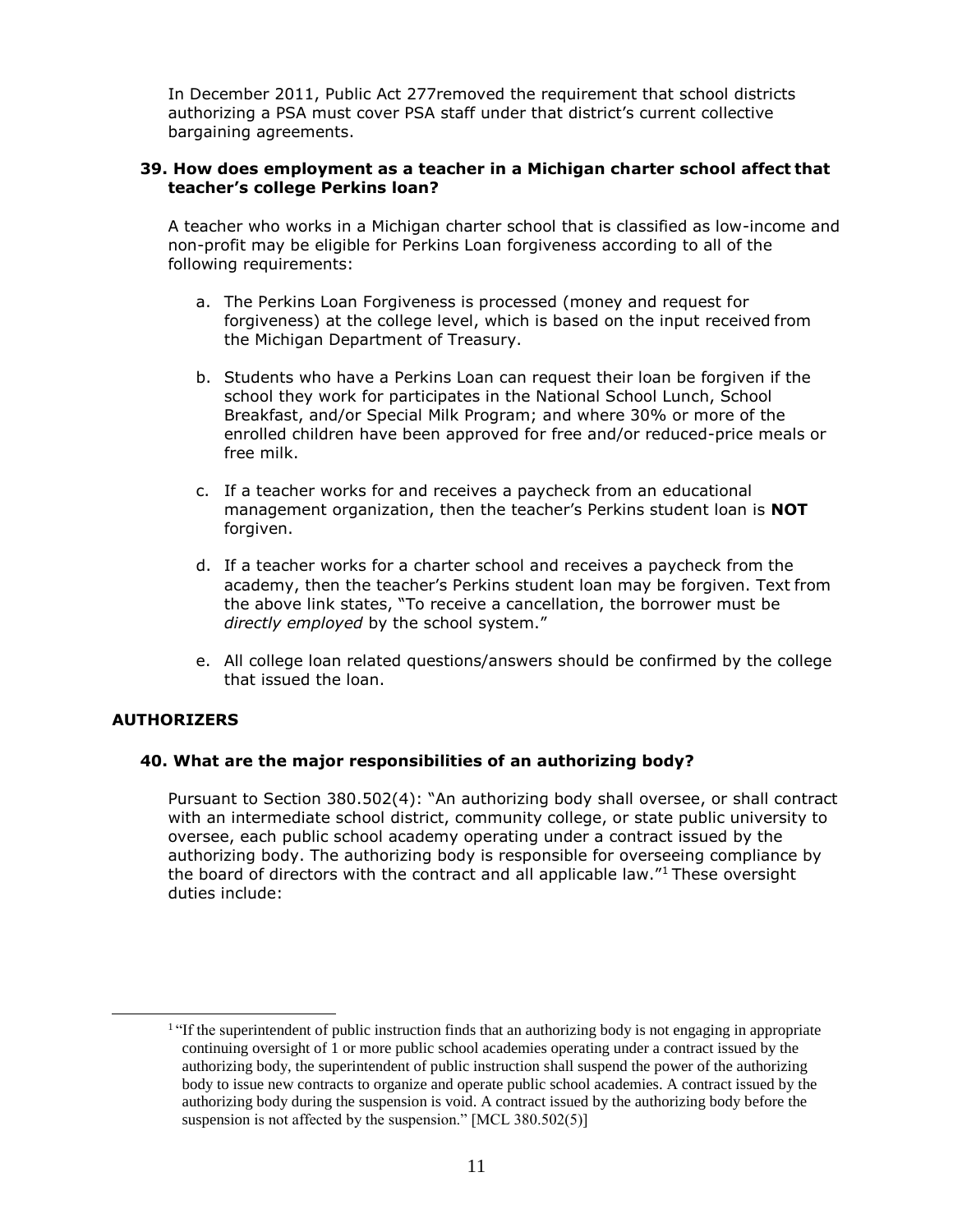- a. Thoroughly reviewing the applicant's educational plan. The plan must address the educational needs of the students, curriculum goals and objectives, teaching methods, and student assessment; $2<sup>2</sup>$
- b. Determining if all fire, safety, and health codes are met;
- c. Developing a description of the methods to be used to monitor the charter school's compliance with applicable law and its performance in meeting its targeted educational objectives. Authorizers must implement a corrective plan of action for their schools that do not meet those standards;
- d. Ensure charter school boards operate independently of any educational management company involved in the operation of the school;
- e. Developing a description of the process for amending the contract during the term of the contract;
- f. Setting and enforcing the terms of the authorizing contract, including adopting a resolution establishing the method of selection, length of term, and a number of members of the board of directors of the charter school. Authorizers must also ensure the local community is represented on the board and that all board members are US citizens; and
- g. Within ten days after issuing a charter school contract, a charter school contract must be submitted to the Superintendent of Public Instruction.
	- i. A contract with a charter school may be revoked by the authorizing body if one or more of the following occurs:
		- 1. failure of the charter school to demonstrate improved academic achievement for all groups of pupils or meet the educational goals outlined in the contract
		- 2. failure of the charter school to comply with applicable law
		- 3. failure of the charter school to meet accepted public sector accounting principles and demonstrate sound fiscal stewardship
		- 4. or other grounds for revocation specified in the contract.

 which then forwards the payment, less up to a maximum of 3 percent, to the charter Additional powers granted to authorizing bodies in the RSC §380.507, include acting as fiscal agent for the charter school—the state school aid payment for the charter school is paid to the authorizing body that is the fiscal agent for the charter school, school.

## **41.If a school district, intermediate school district or community college is interested in becoming an authorizer, what action steps are needed?**

 No formal MDE filing or approval is required for an organization to become an authorizer. Pursuant to RSC §380.502(3), the organization must notify MDE of its actions and provide copies of the charter application and contract to the Superintendent of Public Instruction within ten (10) days of approval.

 available. Visit [www.michigan.gov/charters t](http://www.michigan.gov/charters)o learn more, and call MDE at (517) 373- It is advisable for an eligible organization considering becoming an authorizer to weigh all aspects of this decision carefully. A wide array of resources and insights are 4631 with specific questions after reviewing available online resources.

<sup>&</sup>lt;sup>2</sup> The Revised School Code states that to the extent applicable, pupils shall be assessed using at least a Michigan education assessment program (MEAP) test or an assessment instrument developed under section 1279 for a state-endorsed high school diploma. [MCL 380.502(3)(e)(ii)]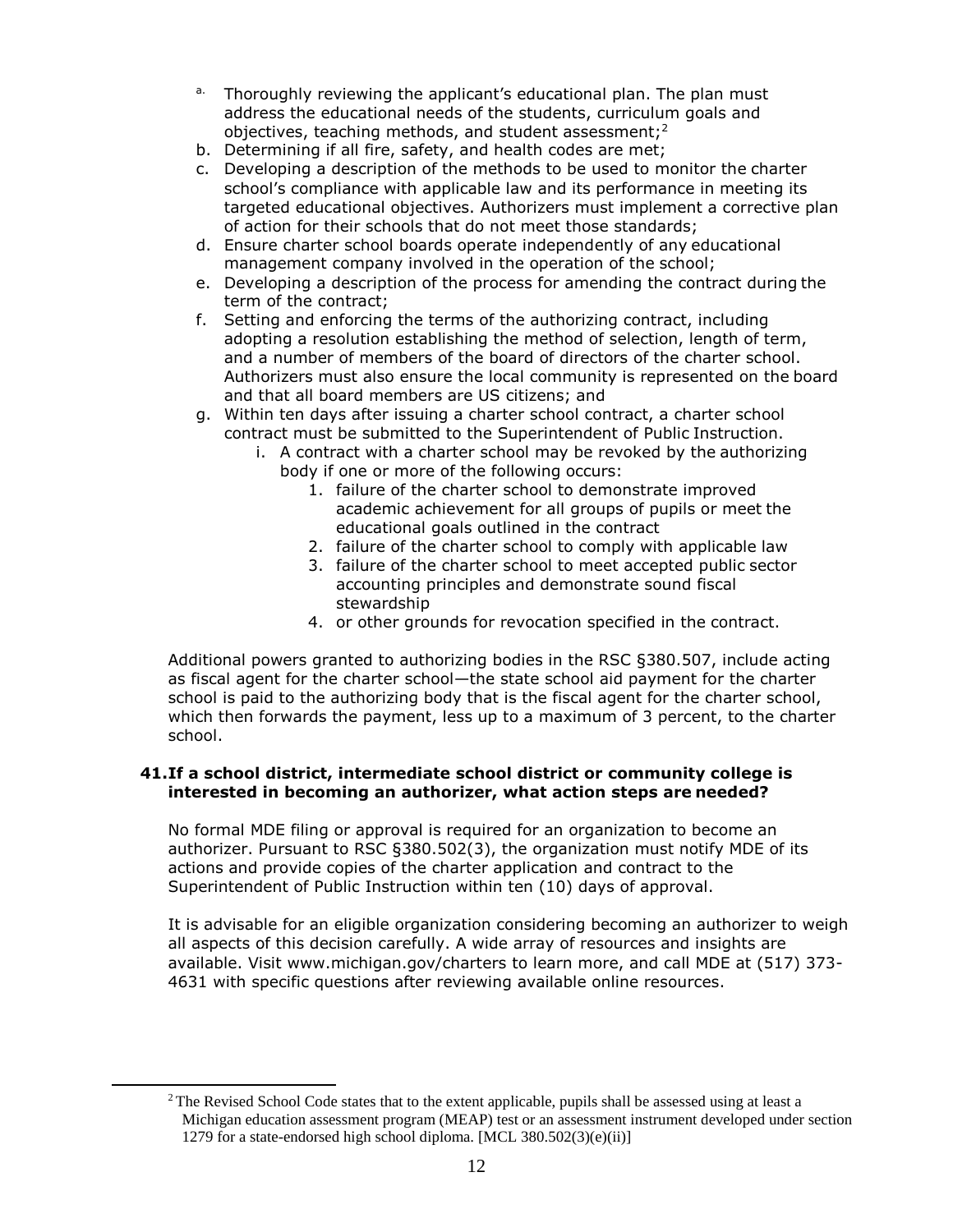# **42. How do authorizers decide which schools to authorize?**

In deciding whether to issue a contract for a proposed public school academy, the authorizing body is required to consider:

- a. The resources available for the proposed academy;
- b. The population to be served by the proposed academy;
- c. The education goals to be achieved by the proposed academy;
- d. The applicant's track record, if any, in organizing public school academies;
- e. The graduation rate of a school district in which the proposed academy is proposed to be located;
- f. The population of a county in which the proposed public school academy is proposed to be located;
- g. The number of schools in the proximity of a proposed location of the proposed public school academy that is identified as among the lowest achieving 5% of all public schools in the state;
- h. The number of pupils on waiting lists of public school academies in the proximity of the proposed location of the Academy.

Also, authorizer decisions related to contract renewal must include increases in student academic achievement for all groups of pupils as "the most important" factor [RSC §380.503(6)(h)].

# **SERVICE PROVIDERS**

## **43.What does an education service provider (also known as an ESP or management company) do for a school?**

 providers/management companies for various school staffing and support functions, and teachers. Roughly four out of five charter schools in Michigan have contracted Michigan law permits charter school boards to contract with service which may include facility management, personnel management, payroll and accounting, curriculum development, and professional development services for staff with a service provider.

 Each charter school/service provider agreement is unique. Some charter school The variation in service provider/management company arrangements is broad and one charter school, while others contract with multiple charter schools in Michigan and across the country. Some act in only a limited capacity, while others offer boards contract for only one or two services, such as human resources or accounting, whereas others choose to contract for all day-to-day staff functions. difficult to quantify. Some service providers/management companies work with only complete "turn-key" operations. This widely varied approach to charter school contracting has allowed for the creation of a diverse service provider/management company marketplace in Michigan.

Service providers/management companies are accountable to the non-profit charter school boards that hire them. The boards are responsible for setting policy, directing operational and academic performance, and ensuring fiscal stability. Regardless of the type or level of support for which it is contracted, each service provider/management company operates under the direction of the charter school board.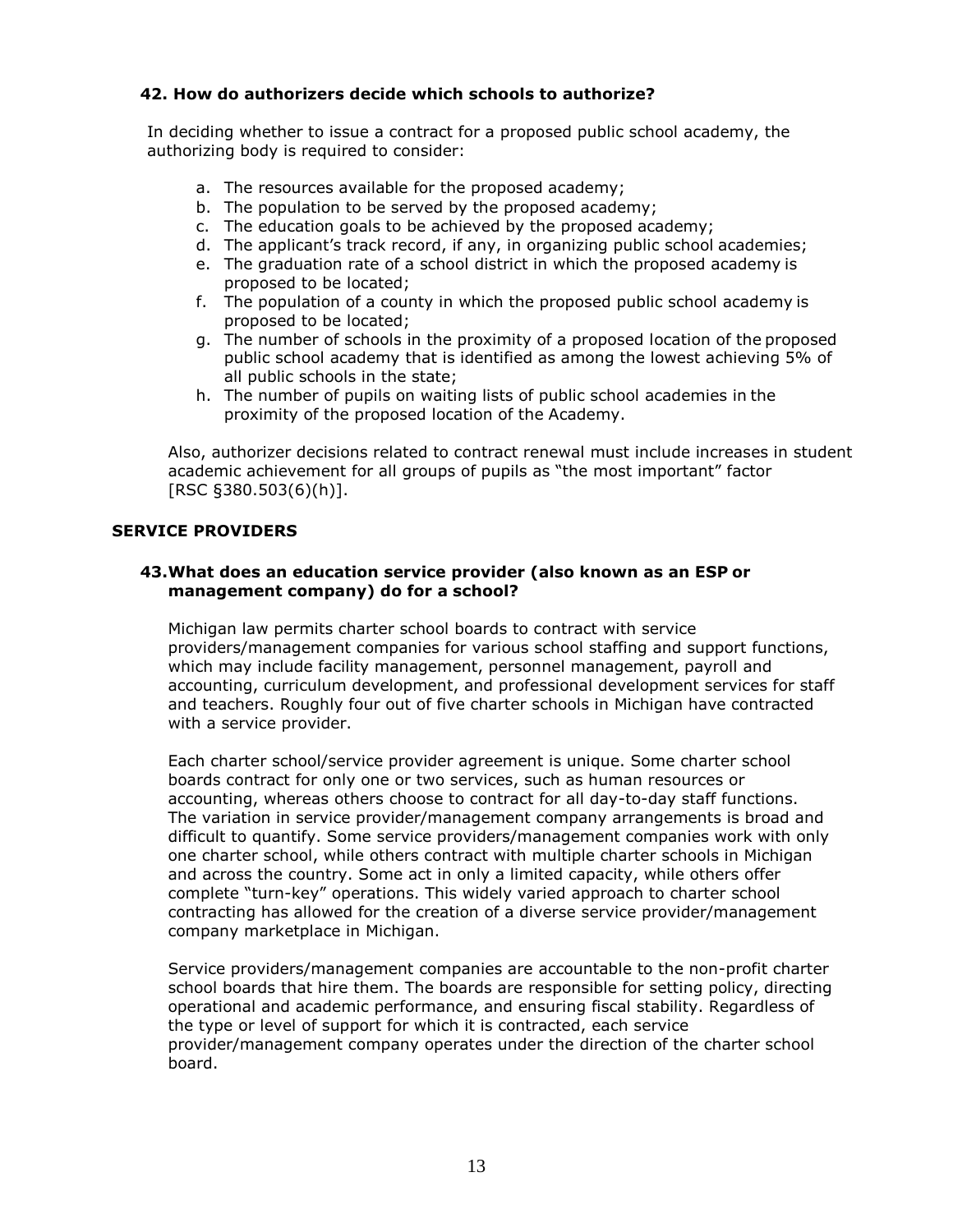### **44.How accountable are service providers/management companies in Michigan?**

 financial information about each of the service provider-managed schools, just as it Many aspects of service provider/management company spending are already reported through their schools' data submissions to the state. Michigan's Center for Educational Performance and Information (CEPI) maintains academic, personnel and does for all other schools. Charter schools are required to report salaries of staff who work at the school, even if they are employed by a  $3<sup>rd</sup>$  party. Additionally, service providers/management companies are vendors, hired and overseen by the charter school board through a performance agreement, often referred to as a management contract. There are no current statutes that specify requirements for contracts between PSA boards and the management companies they hire. However, best practice dictates that management contracts should contain specific performance targets, aligned to the goals (and other provisions) in the charter contract. Charter school boards should hold all vendors, including service providers/management companies, accountable for the services they provide.

# **CHARTER SCHOOL BOARDS**

## **45. How are charter school board members appointed?**

Charter school board members are public officials that have sworn a constitutional oath of office in Michigan. Each board member undergoes a selection and appointment process established by the charter school's authorizer before being named by the authorizer's governing board. Boards must have representation from the local community, and board members must be citizens of the United States.

Some concerns have been raised about whether or not service providers/management companies in Michigan can name their governing boards and thus exercise some undue level of influence or control over these boards once a school is established. While Michigan law permits the developer of a new charter school to name the members of an initial governing board, it is up to the authorizer to ensure that those board members are qualified, independent voices on behalf of the charter schools they serve.

To ensure procedural consistency across Michigan's authorizing community, the Michigan Council of Charter School Authorizers (MCCSA) has adopted standards for this selection and appointment process. At a minimum, these standards presume written application for a board appointment, criminal records check, and a personal interview.

 use of a disclosure form be completed by charter school board members on an The standards also discuss potential conflict of interest issues and recommend the annual basis. These procedures are designed to ensure board member quality and autonomy and prevent inappropriate charter school board member/service provider relationships. Visit [www.mccsa.us t](http://www.mccsa.us/)o learn more.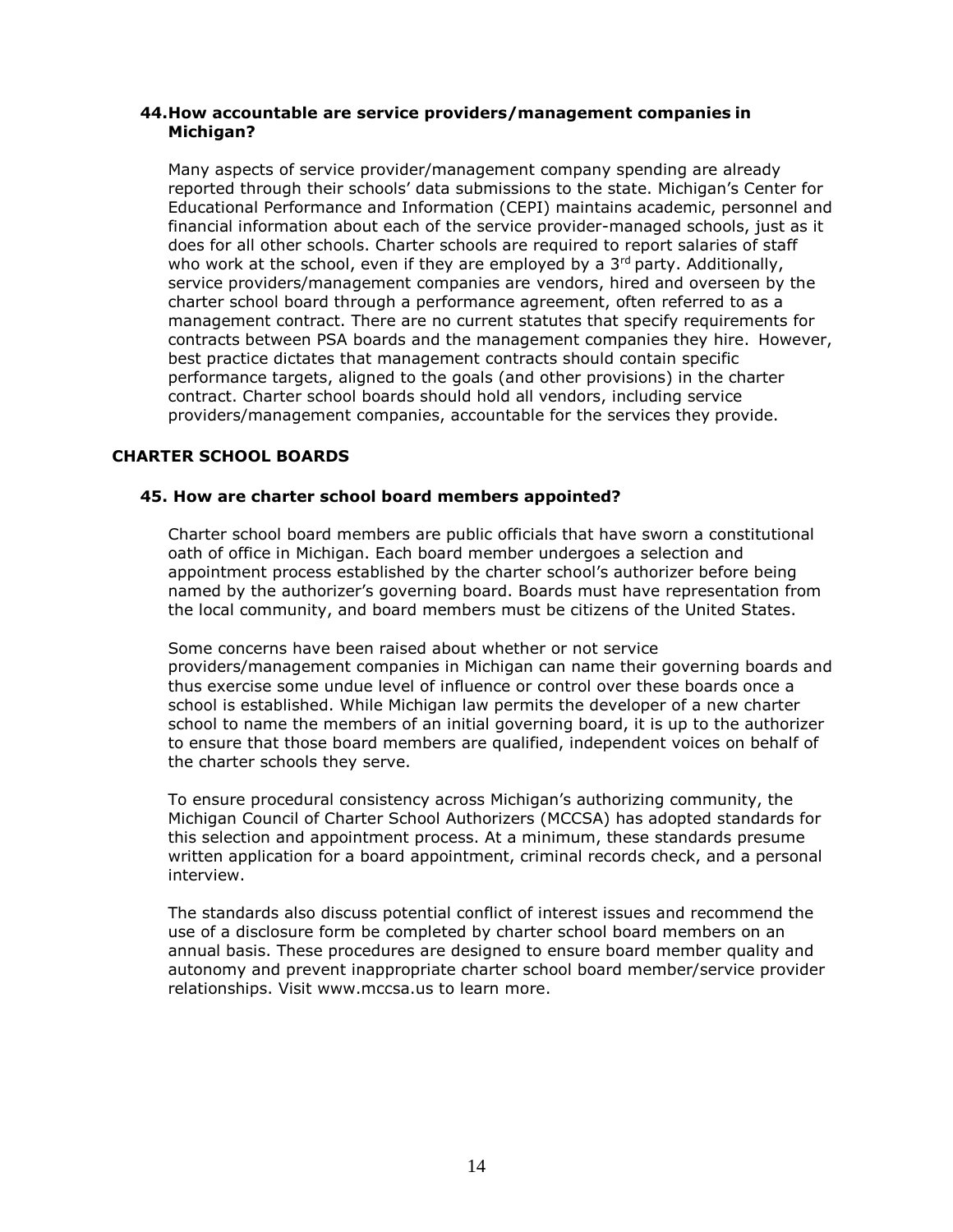## **46.Can the board and/or staff of a school be family members, or otherwise closely related to members of the board?**

No. The December 2011 amendment to the Revised School Code requires the academy board to prohibit specified family relationships among board members, individuals who have an ownership interest in or who are officers or employees of an ESP involved in the operation of the academy and employees of the academy. The potential for or existence of conflicts of interest among board members are items that are carefully monitored by Michigan authorizers.

 basis. These procedures are designed to ensure board member quality and As mentioned, MCCSA oversight and accountability standards recommend the use of a disclosure form be completed by charter school board members on an annual autonomy and prevent inappropriate charter school board member/service provider relationships. Visit [www.mccsa.us t](http://www.mccsa.us/)o learn more.

#### **SPECIAL EDUCATION**

## **47.What options may a charter school use to meet its responsibilities to provide a free appropriate public education, as required by state and federal law, to a student with a disability?**

As provided in §380.1751 of the Revised School Code:

The board of a local school district [or charter school] shall provide special education programs and services designed to develop the maximum potential of each disabled person in its district on record…for whom an appropriate educational or training program can be provided by the intermediate school district special education plan, in either of the following ways or a combination thereof:

- a. Operate the special education program or service.
- district [or charter school] is located shall be a party to each contract even if b. Contract with its intermediate school board, another intermediate school board, another local school district board, and adjacent school district board in a bordering state, the Michigan School for the Blind, the Michigan School for the Deaf, the Department of Community Health (DCH), or the Department of Human Services. The intermediate school district where the local school the intermediate school district does not participate in the delivery of the program or services.

Pursuant to Attorney General Opinion No. 6915 (1996), charter schools are not required directly to employ teachers. Instruction at charter schools is to be provided by certificated teachers (exception-refer to Section 380.505) however; charter schools may contract with outside companies for the provision of instructional services. Therefore, "a public school academy is not subject to Section 380.1231 of the Revised School Code, which requires the board of a school district to 'hire and contract with qualified teachers' and it may contract with an outside company for the provision of instructional services by employees of that company."

In addition to the methods listed above, a charter school may contract with an agency approved by the State Board of Education for delivery of ancillary or related professional education services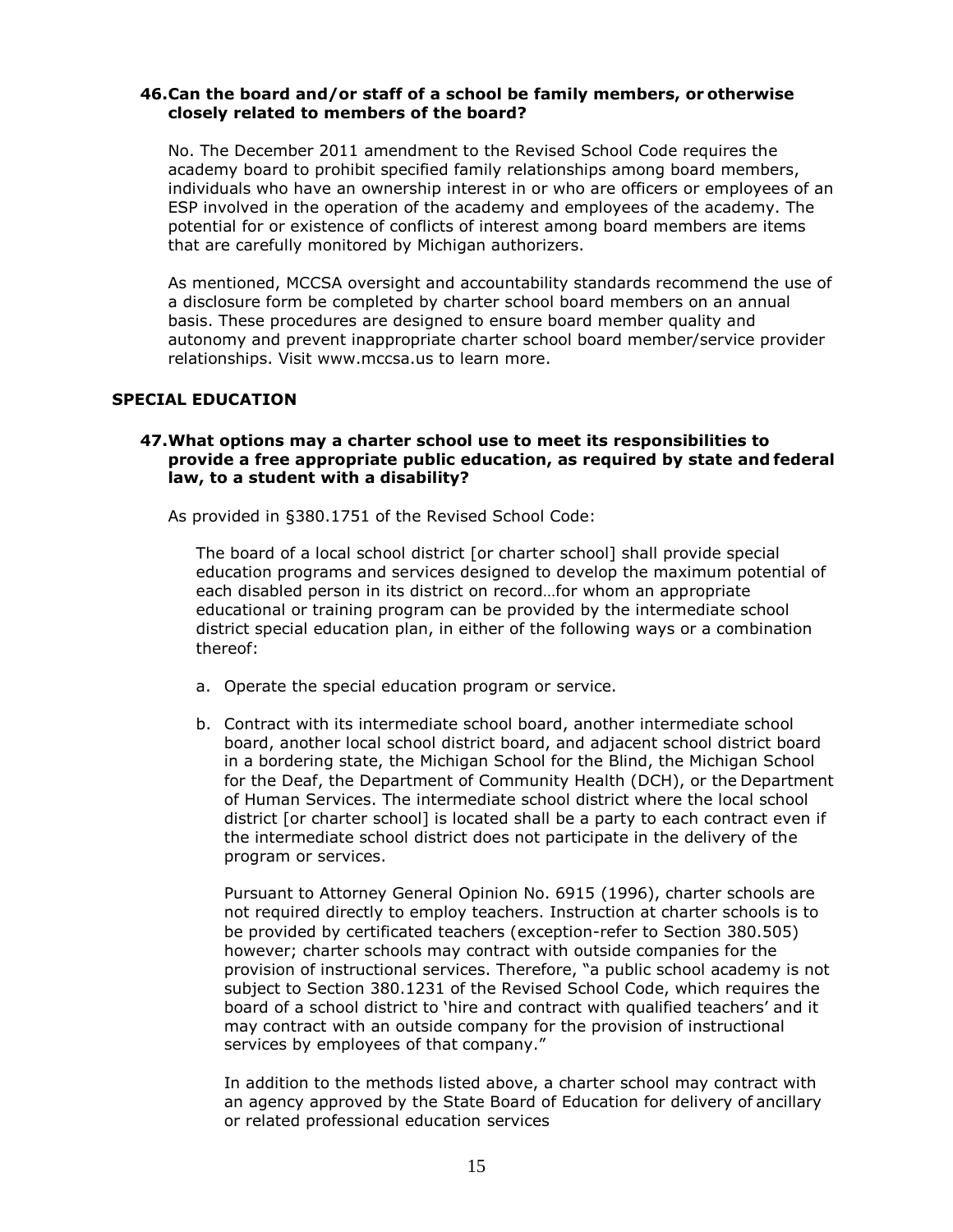#### **48.If a charter school chooses to hire staff or contract with a private agency for "services," is the charter school entitled to apply for reimbursement under the State School Aid Act (Section 388.1651a, special education funding) and the intermediate school district special education millage?**

Yes. A charter school is considered to be a local school district under Section 388.1603(5) of the State School Aid Act and is considered a local district to be included in the intermediate school district plan for special education programs and services. Therefore, charter schools have the same right to participate in state school aid and intermediate school district special education funding as any other local school district, by the provisions to the intermediate school district plan for special education programs and services.

## **49.If a charter school is entitled to intermediate school district special education millage funds, is the charter school held to the same limitations as other local districts, i.e., the cap on student-staff ratio used for certain categories of programming?**

 intermediate school districts. To participate, the charter school, just as any other Yes. For purposes of special education services, a charter school is bound to the same requirements as other local constituent districts served by their respective constituent district, must be recognized in its respective intermediate school district plan for special education programs and services.

## **50.Is a charter school eligible for Individuals with Disabilities Education Act funds?**

 Act (IDEA) are granted to the intermediate school districts. These funds are Yes. Federal special education funds under the Individuals with Disabilities Education distributed to constituent local school districts according to the intermediate school district plan for special education programs and services, which must comply with state and federal regulations controlling use and distribution of the funds. The intermediate school district plan for special education programs and services is developed cooperatively with local constituent school districts, including charter schools.

## **51.If a charter school is eligible for intermediate school district special education millage and Individuals with Disabilities Education Act Funds, must a charter school follow the same requirements as other local educational agencies for obtaining funds, e.g., the filing of forms and applications?**

 Yes. A charter school must follow the same requirements as other local educational agencies. Both state and federal funds are appropriated under Article 5 of the State School Aid Act of 1979, *as amended,* MCL 388.1651a *et seq*.

- a. Article 5 of the State School Aid Act indicates the funds may be used to reimburse districts and intermediate school districts for special education programs, services, and special education personnel.
- b. Article 5 of the State School Aid Act allocates funds for:
	- i. Special education programs and services as defined in Article 3 of the RSC §380.1701, *et seq*.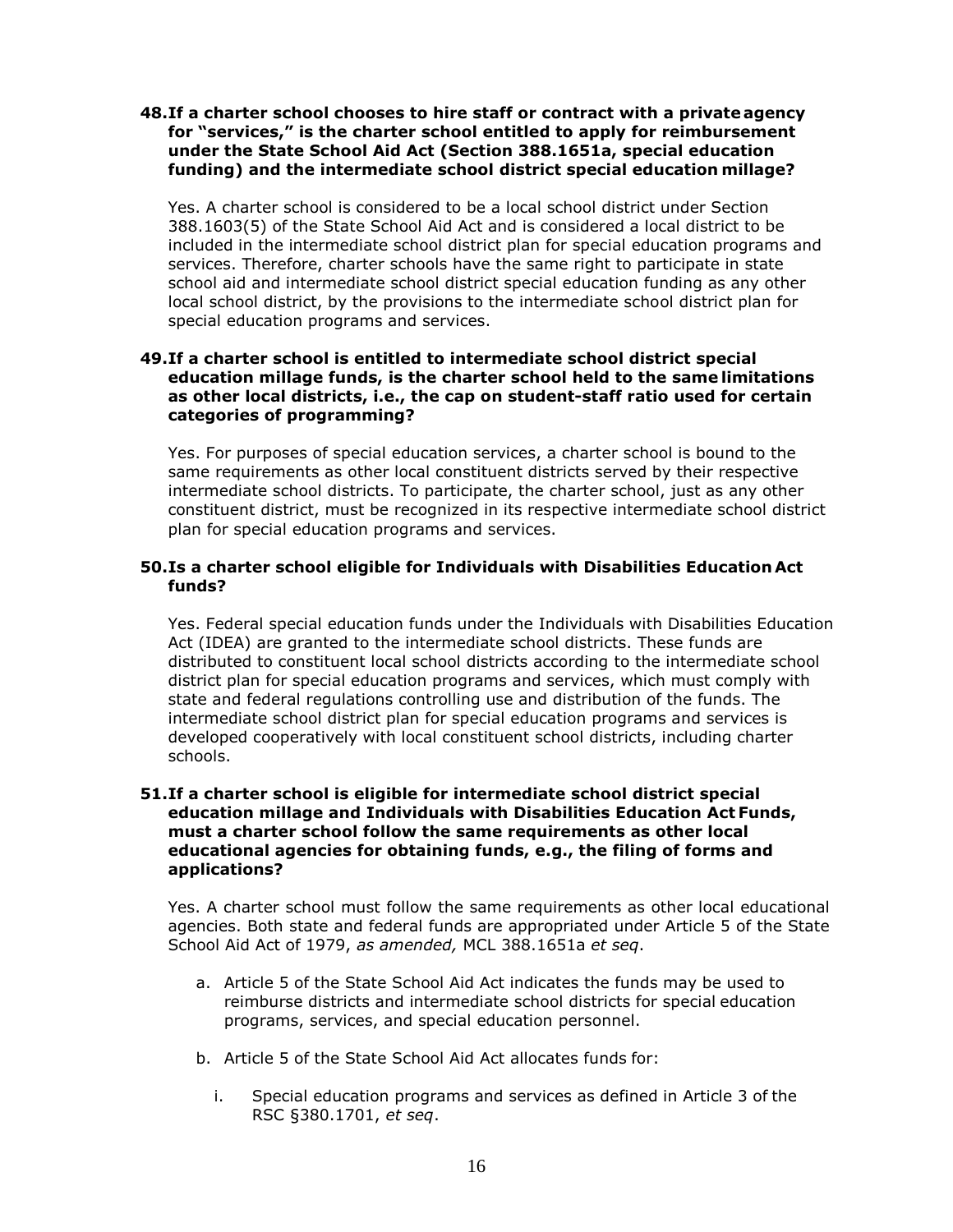- ii. A total of salaries and other compensation paid to approved special education personnel. Rule 340.1771 through Rule 340.1799g provide personnel approval criteria.
- c. Section 388.1658 of the State School Aid Act, allocates funds to districts and intermediate districts for providing specialized transportation services, as determined by MDE, for pupils in special education programs and services as defined in Section 388.6 of the Revised School Code. Specialized transportation services are defined in Rule 388.371 of the Michigan Administrative Code Rules governing State Aid for Transportation of School Children.

## **52.Must a charter school adhere to all provisions of IDEA, the Michigan Revised Administrative Rules for Special Education, the Family Education Rights and Privacy Act, and other state and federal statutes?**

 provided a "free appropriate public education." Michigan complies with the IDEA in its implementing regulations. A charter school is required to adhere to Michigan statutes and rules for special education, as well as the federal requirements. Yes. The IDEA considers the entire state. If the state (as a whole) receives federal funds, then all entities of the public education system are responsible for complying with IDEA provisions, including ensuring that each eligible child with a disability is

 Failure of an educational agency or institution to comply with FERPA can result in The Family Education Rights and Privacy Act (34 CFR Part 99) (FERPA) has broader applicability than special education; it applies to all public educational entities and their students, whether or not special education is at issue. The purpose of FERPA is to protect the confidentiality of student educational records. FERPA is a federal law that affords parents the right to have access to their children's education records, the right to seek to have the records amended, and the right to have some control over the disclosure of information from the records. Educational institutions shall not release educational records to non-school employees without the consent of the parents. FERPA does permit schools to work with juvenile justice system agencies. loss of federal funding.

 vocational rehabilitation agencies and state workforce systems. Section 504 of the Rehabilitation Act of 1973, *as amended*, P.L. 93-112, requires that "no qualified handicapped person shall, by handicap, be excluded from participation in, be denied the benefits from Federal financial assistance…." The Office for Civil Rights of the U.S. Department of Education enforces the law prohibiting specific discriminatory activities. The law applies to elementary and secondary, as well as postsecondary schools. The Act was reauthorized in 1998 with amendments and added links to the Workforce Investment Partnership Act of 1998. The Rehabilitation Act Amendments of 1998 included extensive links between

Section 504 also includes "hidden disabilities," such as physical and mental impairments that are not clear to others (i.e., learning disabilities, diabetes, epilepsy, heart disease, and chronic illness).

## **53.Is the intermediate school district required to monitor special education programs and services?**

Yes. A charter school is identified in statute as a local public school district and has the same rights and responsibilities as any other school district. MDE is required to monitor local and intermediate school districts for compliance with the IDEA and with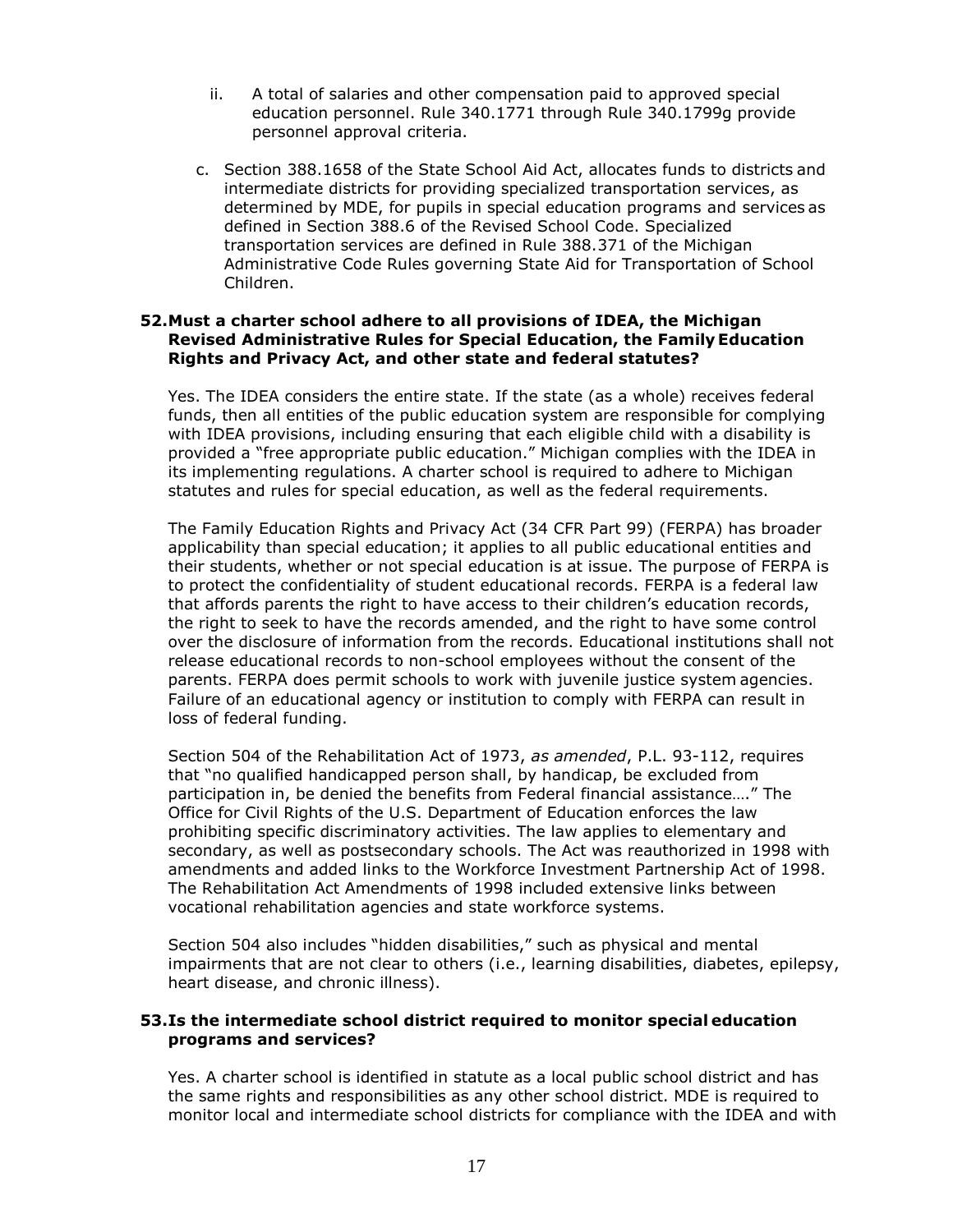Michigan's Administrative Rules for Special Education. This activity includes a charter school.

 such, intermediate school districts must monitor a charter school to ensure their The intermediate school districts are an integral part of the monitoring process. As compliance with pertinent special education requirements.

#### **54.To what extent is an intermediate school district responsible for charter schools serving pupils whose parents reside outside of the intermediate school district where the charter school is located?**

For purposes of special education, the charter school is a constituent district of the intermediate school district in which it is located. The intermediate school district has the same responsibility to the charter school as it does to any other constituent district. It is not unusual for a public school district to serve pupils who come from other districts, including pupils whose parents live in another intermediate school district. The intermediate school district has the same obligation to pupils whose parents live elsewhere as it does to any other pupil legally enrolled by a constituent district.

Section 51a (15) of the State School Aid Act (MCL 388.1651a(15)) further clarifies:

 includes at least an agreement on the responsibility for the payment of (15) If a public school academy enrolls pursuant to this section a pupil who resides outside of the intermediate district in which the public school academy is located and who is eligible for special education programs and services according to statute or rule, or who is a child with disabilities, as defined under the individuals with disabilities education act, Public Law 108-446, the provision of special education programs and services and the payment of the added costs of special education programs and services for the pupil are the responsibility of the district and intermediate district in which the pupil resides unless the enrolling district or intermediate district has a written agreement with the district or intermediate district in which the pupil resides, or the public school academy for providing the pupil with a free appropriate public education and the written agreement the added costs of special education programs and services for the pupil.

## **55.Is there a need to certify charter school students for special education services and identify them as such on the enrollment count if the charter school is not planning to claim additional state funding or federal funding?**

 If "certify" refers to the process of identifying children who are suspected to have a disability under state or federal law, the response is yes. This is called Child Find under the federal regulations. There is a need to complete the "child find" requirements irrespective of application or claim for additional state or federal funding.

 education for every student with a disability who is enrolled in its public school system. Since a charter school is a public school, it is bound by the same The determination of a charter school to seek no state or federal funds related to The State of Michigan is responsible for ensuring a free and appropriate public requirements as other public intermediate and local school districts within the state. special education does not exempt it from this obligation.